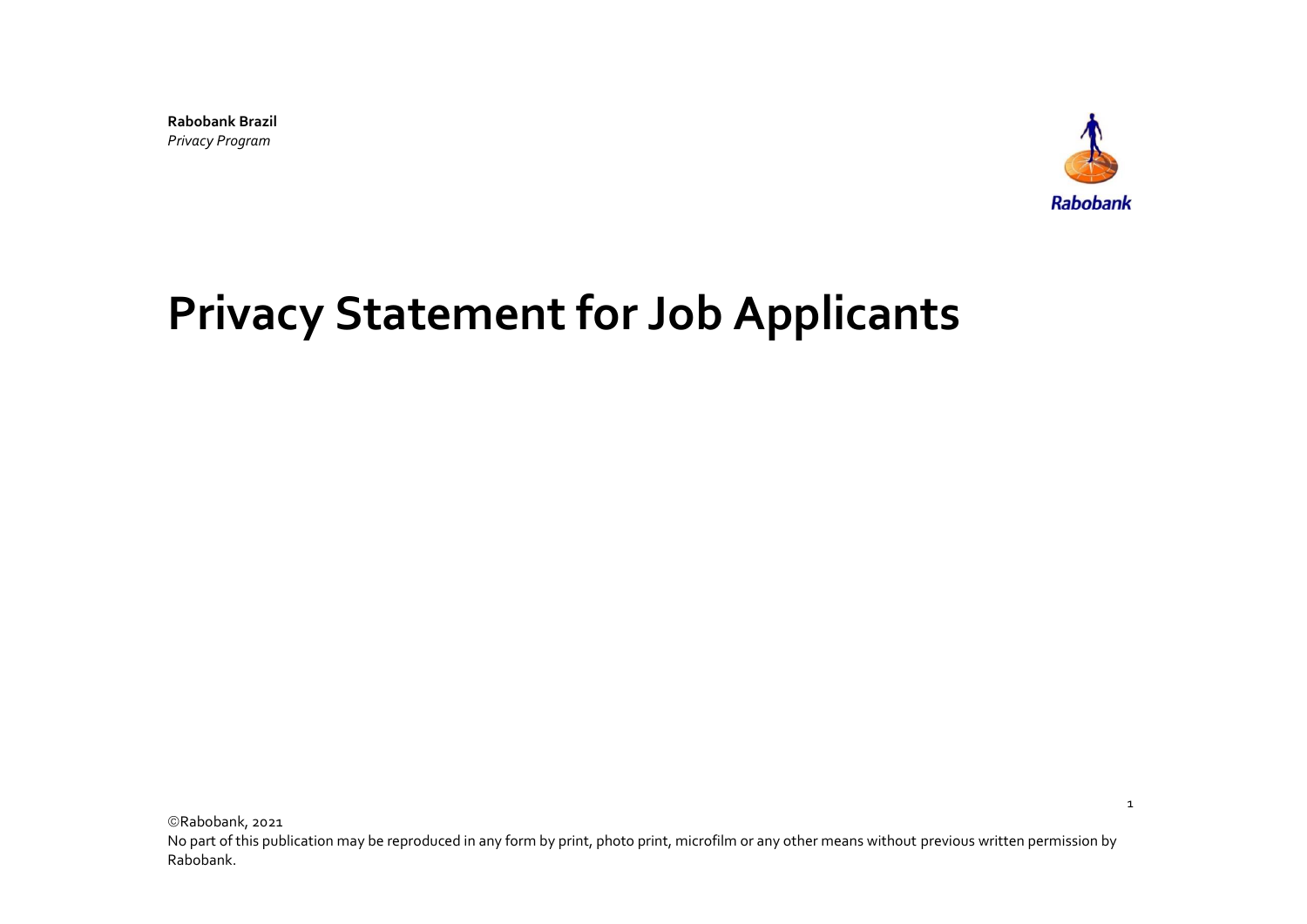#### Table of Contents

| 1.1 Banco Rabobank International Brazil is bound by the applicable rules regarding Personal Data Processing, but not limited to them: 3 |
|-----------------------------------------------------------------------------------------------------------------------------------------|
|                                                                                                                                         |
|                                                                                                                                         |
|                                                                                                                                         |
|                                                                                                                                         |
|                                                                                                                                         |
|                                                                                                                                         |
|                                                                                                                                         |
|                                                                                                                                         |
|                                                                                                                                         |
|                                                                                                                                         |
|                                                                                                                                         |
|                                                                                                                                         |
|                                                                                                                                         |
|                                                                                                                                         |
|                                                                                                                                         |
|                                                                                                                                         |
|                                                                                                                                         |
|                                                                                                                                         |
|                                                                                                                                         |
|                                                                                                                                         |
|                                                                                                                                         |

©Rabobank, 2021

No part of this publication may be reproduced in any form by print, photo print, microfilm or any other means without previous written permission by Rabobank.

 $\overline{2}$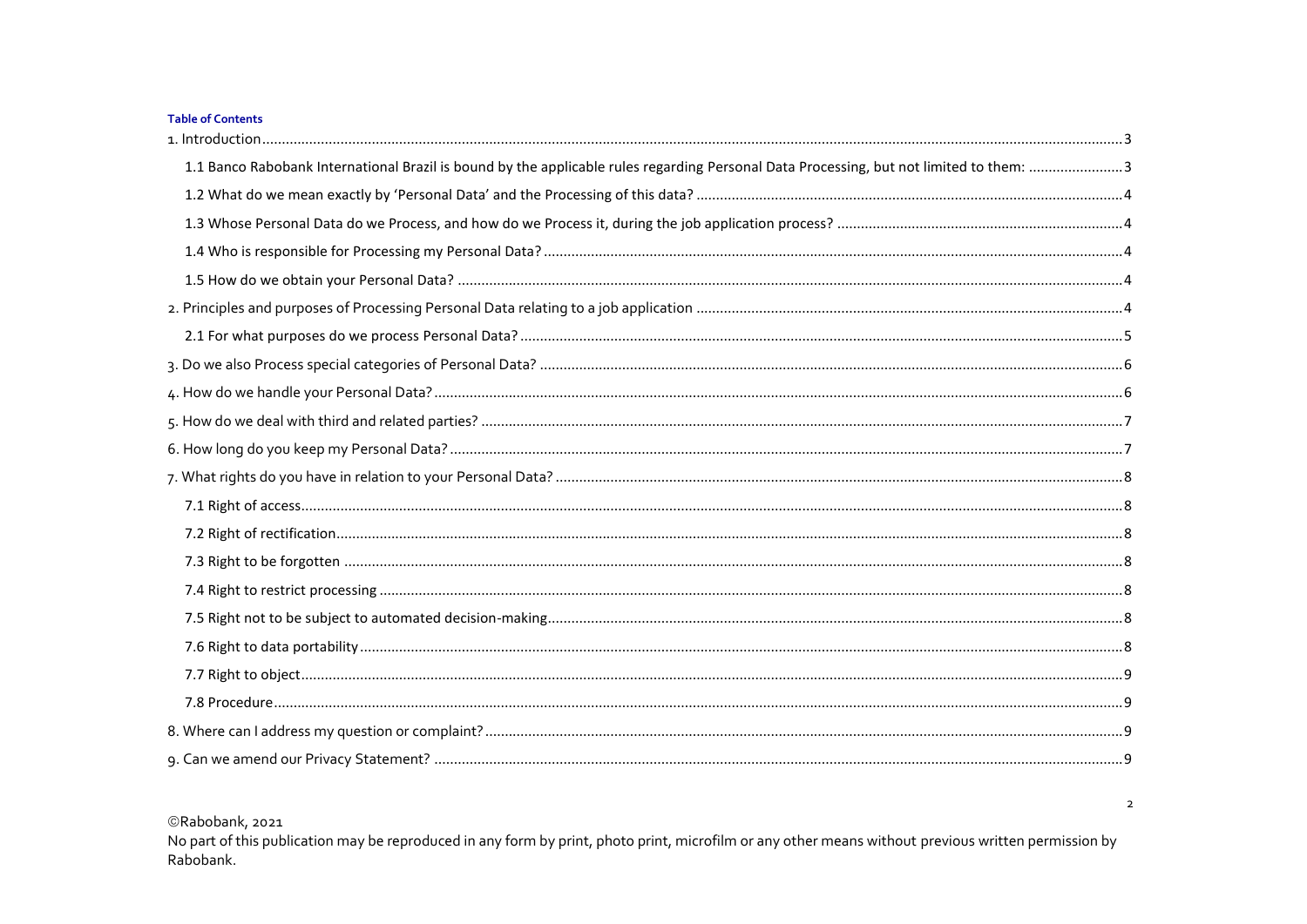#### <span id="page-2-0"></span>**1. Introduction**

Your personal data is in safe hands with Banco Rabobank International Brasil S.A. ("Rabobank Brazil). As a potential job candidate, you must be secure in the knowledge that we do everything we can to protect your data. We comply with all the relevant laws and regulations, which may include but is not limited to the Brazil General Data Protection Law (LGPD), Law 13.709/2018. This Privacy Statement for the Recruitment and Selection process (referred to below as the 'R&S process') explains how your data is processed.

In this Privacy Statement we will use the following terms:

- 1. Personal Data: are data that directly or indirectly identify an individual. Some examples are your name, address or bank account. Rabobank handles Personal Data of Holders who participate in selection processes to fill Employee vacancies, as defined below.
- 2. Holder of Personal Data: any individual, whether a customer, a party related to a customer, supplier, even if sporadic or a business partner as well as any other individual whose Personal Data is processed by Rabobank .
- 3. Processing of Personal Data, Processing or Process: any act that is related to the processing of Personal Data, such as collecting, storing, using, sharing or removing the Personal Data that is in our records.
- 4. Employee concerns to:

a) Employee or former employee of a Rabobank Group entity, including temporary workers who work or worked under the direct supervision of Rabobank including through Business Partners or Suppliers (for example, contractors); or

b) Executive or non-executive director of Rabobank Brasil or (ex) member of any committee or the board of directors of Rabobank Brasil.

## <span id="page-2-1"></span>**1.1 Banco Rabobank International Brazil is bound by the applicable rules regarding Personal Data Processing, but not limited to them:**

- I. Brazilian General Data Protection Law (LGPD, Law 13.709/2018); and
- II. Rabobank Privacy Code
- III. Rabobank Privacy Code for Employee Data
- IV. Política De Privacidade
- V. Política de Privacidade de Colaboradores

©Rabobank, 2021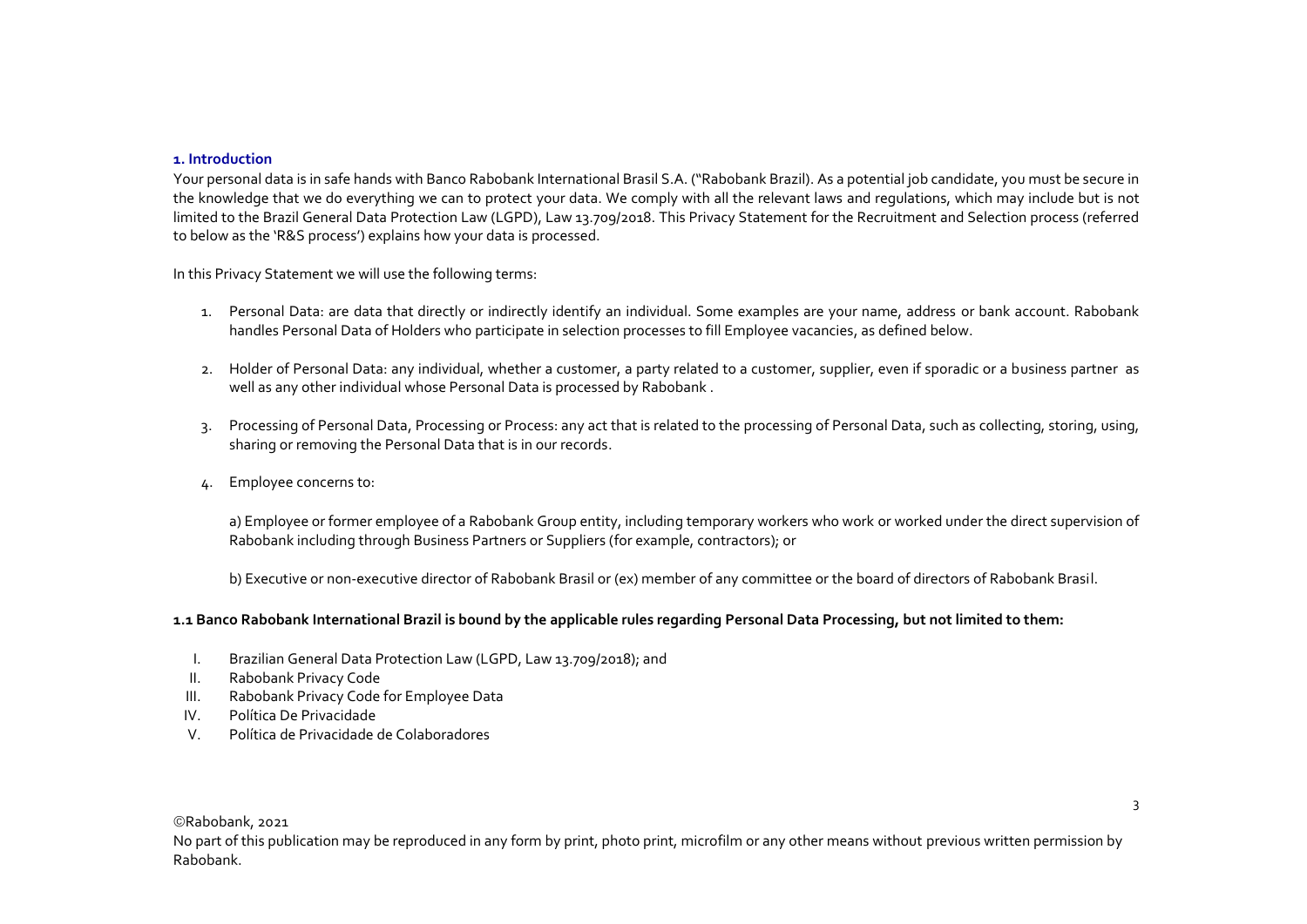## <span id="page-3-0"></span>**1.2 What do we mean exactly by 'Personal Data' and the Processing of this data?**

- a) Personal Data refers to data which relates to you personally, either directly or indirectly. This might include:
	- Your name and address, date of birth, sex, telephone number and email address
	- Your CV and cover letter
	- Links to your public profiles on websites such as LinkedIn
	- Optional: a photograph and/or audiovisual job application video
- b) Processing refers to any activity involving Personal Data. When you apply for a job with us, we collect, use and retain your personal data. We do this, among other things, to verify that you hold the qualifications required for the position.

## <span id="page-3-1"></span>**1.3 Whose Personal Data do we Process, and how do we Process it, during the job application process?**

This Privacy Statement applies to all Processing of the Personal Data of candidates and potential candidates as part of the R&S process at Banco Rabobank International Brazil ("Rabobank Brasil"). The data is Processed in the HR system in Brazil by or on behalf of Rabobank Brasil. If you are hired by Rabobank Brasil, you will be subject to the Privacy Statement for Employees.

## <span id="page-3-2"></span>**1.4 Who is responsible for Processing my Personal Data?**

Banco Rabobank International Brazil is responsible for Processing all Personal Data processed. For further contact details, see item 8.

## <span id="page-3-3"></span>**1.5 How do we obtain your Personal Data?**

We have two ways of acquiring your Personal Data:

• You provide this yourself or through a third party (either through referees or an external recruitment agency).

• We also collect Personal Data (including contact details) ourselves through resources such as CV databases. We do this if we think you might be interested in working for Banco Rabobank International Brazil. If the recruiter contacts you, they will tell you where they found your details. In addition, they will ask you for permission to use these details to contact you regarding a Banco Rabobank International Brazil job opening or event. It goes without saying that you can change or revoke your consent at any time.

# <span id="page-3-4"></span>**2. Principles and purposes of processing personal data relating to a job application**

# We Process your Personal Data:

- a) based on your express consent which, of course, can be revoked at any time;
- b) if we have a statutory obligation to do so;
- c) in order to enter into an employment contract with you and subsequently perform this contract;
- d) based on a legitimate interest on Banco Rabobank International Brazil's part.

# ©Rabobank, 2021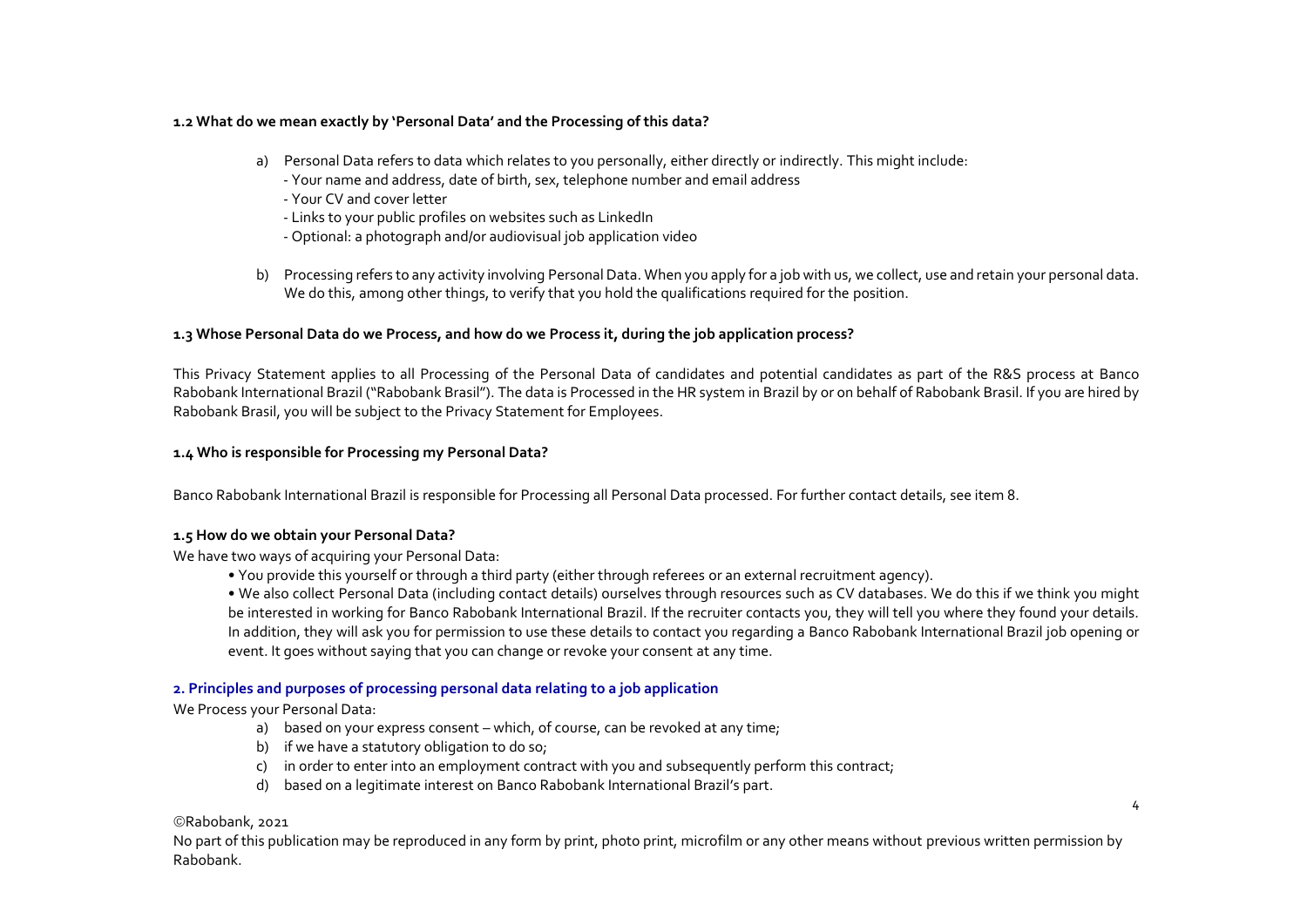We do not knowingly collect Personal Application Data from any individual which are under the age of 14. If we learn that we have collected Personal Data relating to a child, we will take reasonable steps to delete it.

## <span id="page-4-0"></span>**2.1 For what purposes do we Process Personal Data?**

Generally, Personal Data should only be Processed for the business purposes for which it was originally collected (original purpose). Personal Data may be reused by Rabobank for a legitimate business purpose different from the original business purpose (secondary purpose) only if the original purpose and secondary purpose are closely related and provided that the legitimate and specific purposes for the new Processing and the preservation of the rights of the Holder, as well as the fundamentals and principles set forth in this Statement and in the Privacy Code.

Rabobank may process Personal Data for the following purposes, in accordance with the provisions of the Rabobank Privacy Code when:

a) Intend to carry out or take measures to analyze/enter into a contract with a vacancy candidate;

b) Need to comply with a legal obligation to which Rabobank is directly or indirectly subject;

c) Need to protect the vital interests of job applicants at Rabobank and their dependents on the data in question;

d) Protect the legitimate interests of Rabobank as long as these interests do not prejudice the interests, rights and fundamental freedoms of candidates for vacancies at Rabobank, data subjects in question;

e) Protection, in relation to candidates for vacancies at Rabobank, of the regular exercise of their rights or provision of services that benefit them; f) There is consent;

g) Any other circumstance allowed by the LGPD and the European General Data Protection Rule- (EU) 2016/679 (GDPR), as per the opinion of the person responsible for the Processing of Personal Data (article 41 of the LGPD), also known as the Data Protection Officer or designated in the governance of Rabobank as the Privacy Officer (hereinafter simply designated as Data Officer).

Furthermore, Rabobank also handles Personal Data on dependents of candidates for vacancies at Rabobank if:

a) Data were provided by the applicant;

b) Data Processing is reasonably necessary for the execution of a proposal or employment contract; or

c) Processing is required or permitted by applicable local laws.

Furthermore, we Process Personal Data in order to be able to properly conduct our R&S process. This includes assessing whether you are suitable for the position and whether we would like to invite you for an interview.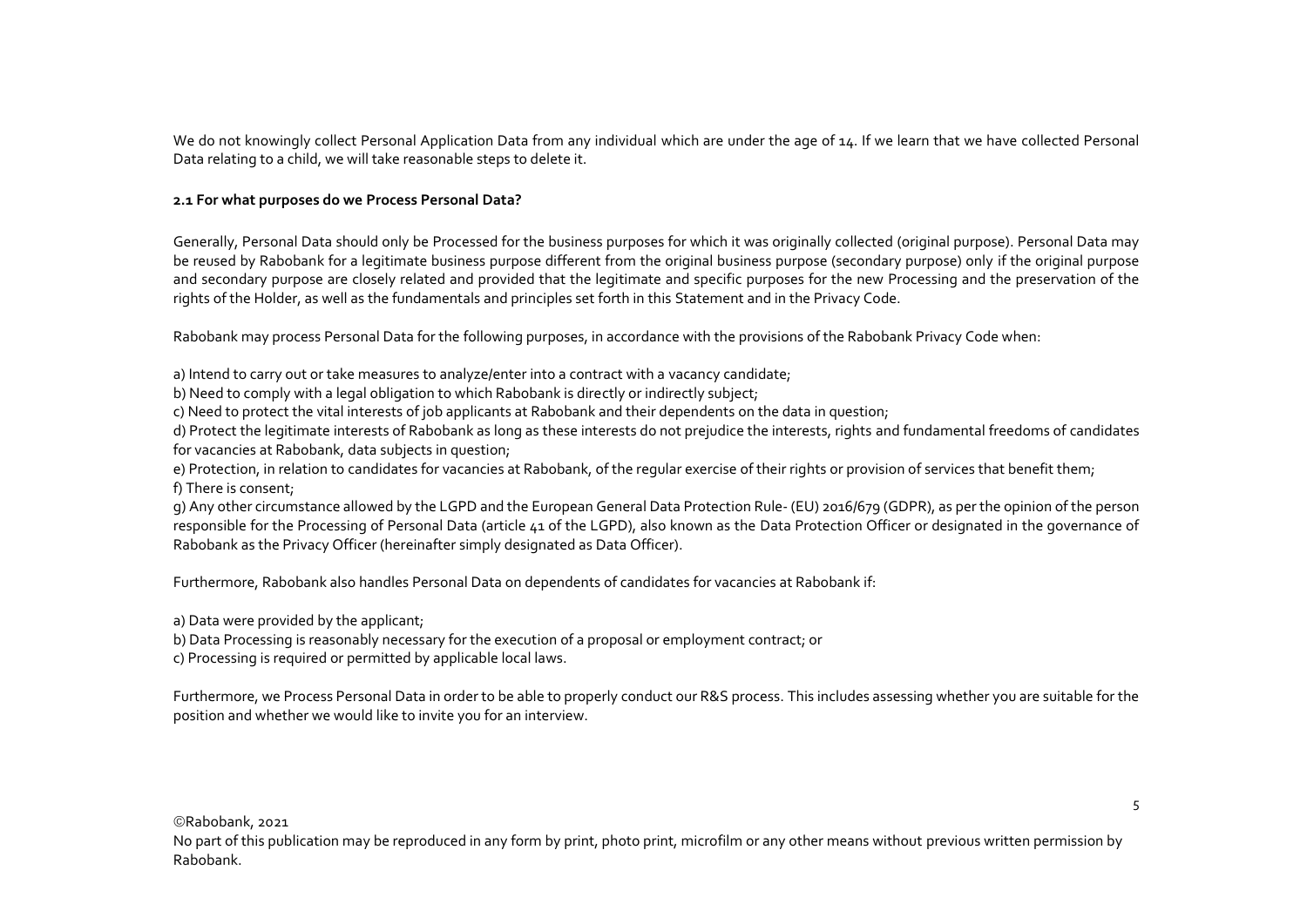We may also use data for this purpose which we obtain from third parties, including former employers (through references we received from you) and recruitment agencies. We may also consult public sources during the job application process, including publicly accessible and professional social media (if this is relevant to the position and is specified in the job advert). We also record Personal Data in order to protect the interests of our employees, visitors, the bank and the financial sector. We do this, among other things, through the camera security system.

We collect data relating to you based on specific domestic and international laws and regulations. Certain positions may require background checks to determine if you are qualified for the position and meet all regulatory requirements.

Furthermore, we may process data in order to protect your vital interests, e.g. your medical details. Suppose you are in acute danger (and have lost consciousness) and are no longer able to give consent for your medical details to be shared. In this case, these details are vital in order to be able to provide you with immediate assistance.

## <span id="page-5-0"></span>**3. Do we also Process special categories of Personal Data?**

By 'special categories of Personal Data', we mean various types of Sensitive Data. This data may relate to personal data on ethnic racial origin or religious belief, political opinion, membership of the trade union or the organization of a religious, philosophical or political nature, given regarding health or sexual life, genetic or biometric data, when linked to a natural person . If you ask us to record special categories of personal data relating to you or are disclosing this data yourself, we will only process this data if there is a clear purpose, there are grounds to do so, and this is necessary for the purpose. Special categories of Personal Data may also be processed, for example photographs or video recordings of you. This includes any pictures you might have enclosed with your resume, as well as camera footage recorded of you on entering the building. We process this camera footage solely for the protection of the property of Banco Rabobank International Brazil and its employees, and for other security reasons.

## <span id="page-5-1"></span>**4. How do we handle your Personal Data?**

Your Personal Data is used exclusively by employees who require access to this data on account of their position. The employees who are involved in your application process are bound by confidentiality. We only reuse data if the original data is related to the new purpose.

Rabobank treats Sensitive Data (relation of categories defined above) only to the extent necessary to serve the applicable business purposes and for regulatory requirements, based on specific domestic and international laws and regulations, taking into consideration one (or more) specific purposes.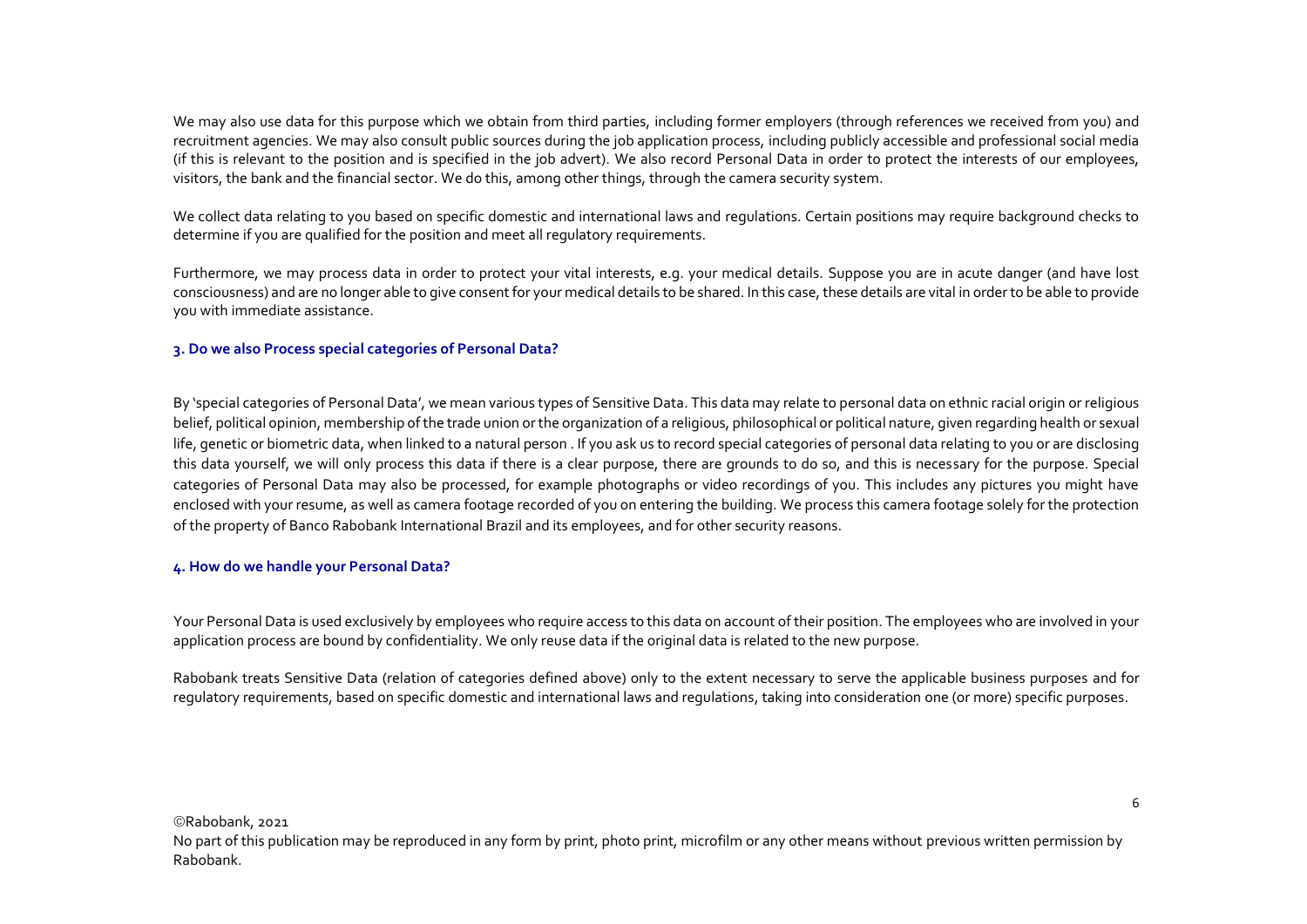#### <span id="page-6-0"></span>**5. How do we deal with third and related parties?**

Sometimes we engage the services of third parties, which Process Personal Data on our behalf. This includes external recruitment agencies, research companies among others. We can only engage third parties if this suits the purpose for which we Processed your Personal Data and this is sufficiently reliable. Furthermore, we will only hire the services of such a third party or parties if they have implemented the appropriate security measures and guarantee confidentiality. If your application process includes an assessment, we will notify you in advance and will only save the report to your job application file once you have approved the accompanying report.

In addition, Rabobank is part of the Rabobank Group. The Processing of Personal Data is only carried out by Rabobank and, eventually, by other companies of the Rabobank Group in the context of their commercial and personnel management activities in the cases provided for in the Local Privacy Code, and in accordance with the Legal provision of the General Protection Law Data Protection Rule (LGPD) and, as applicable and not conflicting, by the General Data Protection Rule (GDPR).

Rabobank Group includes Rabobank and several companies headquartered abroad, to which Rabobank may share or transfer its data, in accordance with applicable legislation and regulations, under the supervision of the Data Protection Officer.

## <span id="page-6-1"></span>**6. How long do you keep my Personal Data?**

If you created an online profile with us, you can use it again for other employment applications at Rabobank in the future. If you join Rabobank, our record retention policy applies to all Personal Data we hold about you.

We may store candidate data for the purposes stated in this document (including for your consideration whether your skills are suitable for other opportunities within Rabobank).

In any case, we will retain your applicant's data not more than necessary for the possibilities of new opportunities and no more than necessary after the completion of the job application process, unless you are hired by Rabobank, in which case a different retention period may apply, observing in both cases data retention periods and respecting regulatory and/or legal requirements, which may require that data relating to the Know Your Employees ("Know Your Employees") procedure be retained for many years.

After the retention period, the Personal Data will be: a) Securely erased or destroyed; b) Anonymized; or c) Transferred to a file (unless prohibited by law).

©Rabobank, 2021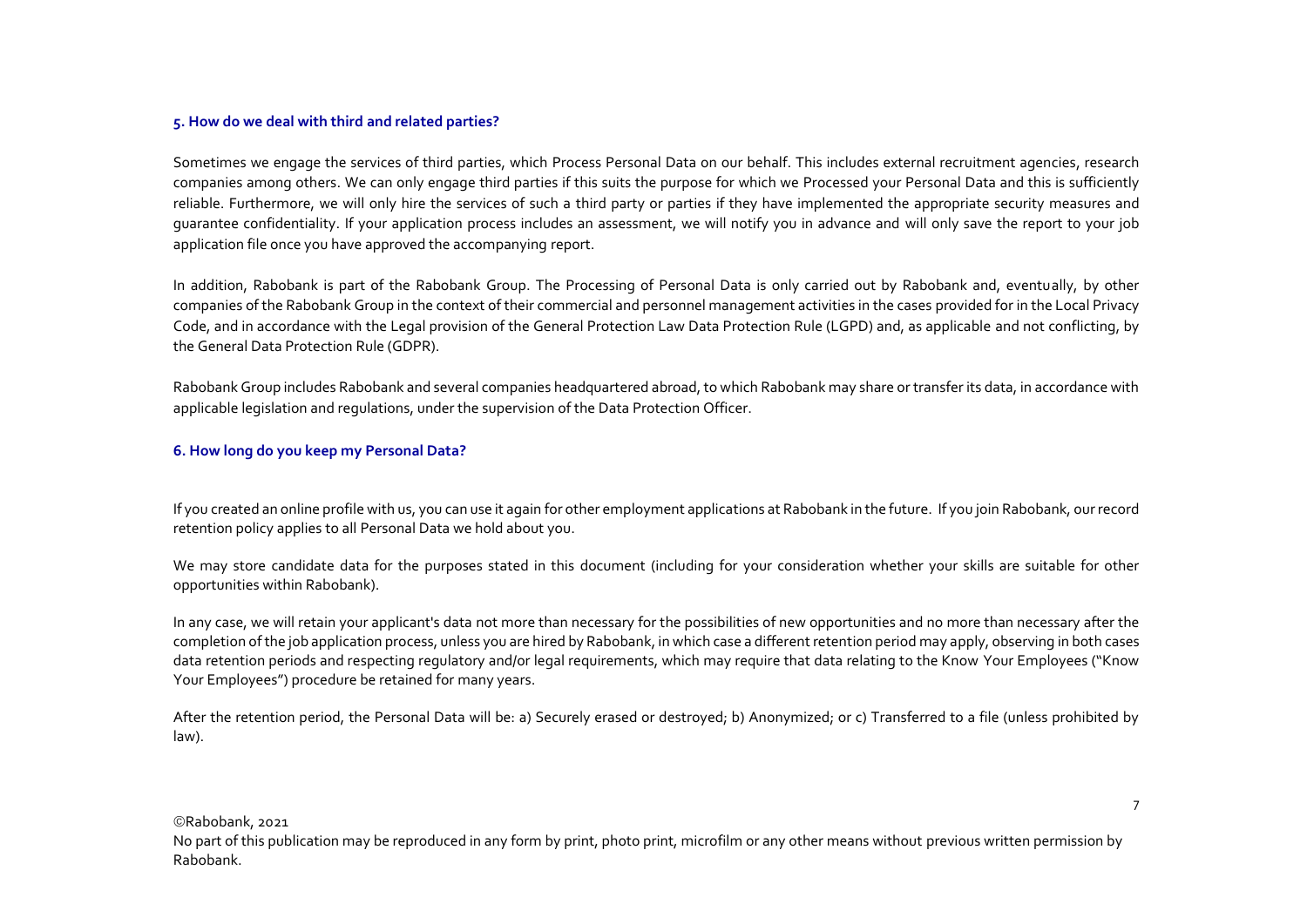#### <span id="page-7-0"></span>**7. What rights do you have in relation to your personal data?**

If Personal Data is incorrect, incomplete or not processed in accordance with applicable law or this Statement, the Data Subject may have their Personal Data rectified, deleted, blocked or their Processing restricted (as applicable). The Personal Data Subject must send his request to the Data Protection Officer, through the contacts provided on the Rabobank website. In addition, the Data Subject can: a) Oppose the Processing of your Personal Data based on reasons considered legitimate by it, which will be evaluated by the Data Protection Officer, but may result in an impediment, on the part of Rabobank, in the interest of the contracting of the candidate; b) Oppose the receipt of marketing communications; c) Request the restriction of the Data Processing in case of dispute about its veracity or when the data subject opposes the Processing; d) Request the restriction of the Processing if it is considered illegal; and e) Request the generation of a readable file by electronic means containing your Personal Data and, where technically possible.

#### <span id="page-7-1"></span>**7.1 Right of access**

You may ask us to view the data Banco Rabobank International Brazil has stored in relation to you, including your public online details and your uploaded CV and cover letter.

#### <span id="page-7-2"></span>**7.2 Right of rectification**

If your data is incorrect, incomplete or in violation of the law, you can request us to have it rectified.

## <span id="page-7-3"></span>**7.3 Right to be forgotten**

You can ask that data recorded in relation to you be deleted if you object to this data being processed. This might be the case, for example, if the processing is unlawful or no longer necessary for the purposes for which it was collected.

## <span id="page-7-4"></span>**7.4 Right to restrict processing**

In some cases, you may request that the processing of your personal data be restricted. This means that a smaller amount of data is processed (this is the case, for example, when your CV is updated).

## <span id="page-7-5"></span>**7.5 Right not to be subject to automated decision-making**

'Automated decision-making' refers to decisions made by computers rather than people. Banco Rabobank International Brazil is permitted under the law to make automated decisions, including profiling. We currently do not use automated decision-making in the job application process.

## <span id="page-7-6"></span>**7.6 Right to data portability**

Data which has been provided to us based on an agreement and/or with your consent may be transferred to a third party. This can be facilitated only if it is technically feasible. Banco Rabobank International Brazil will transfer the data you have provided yourself in a structured and readable format.

©Rabobank, 2021